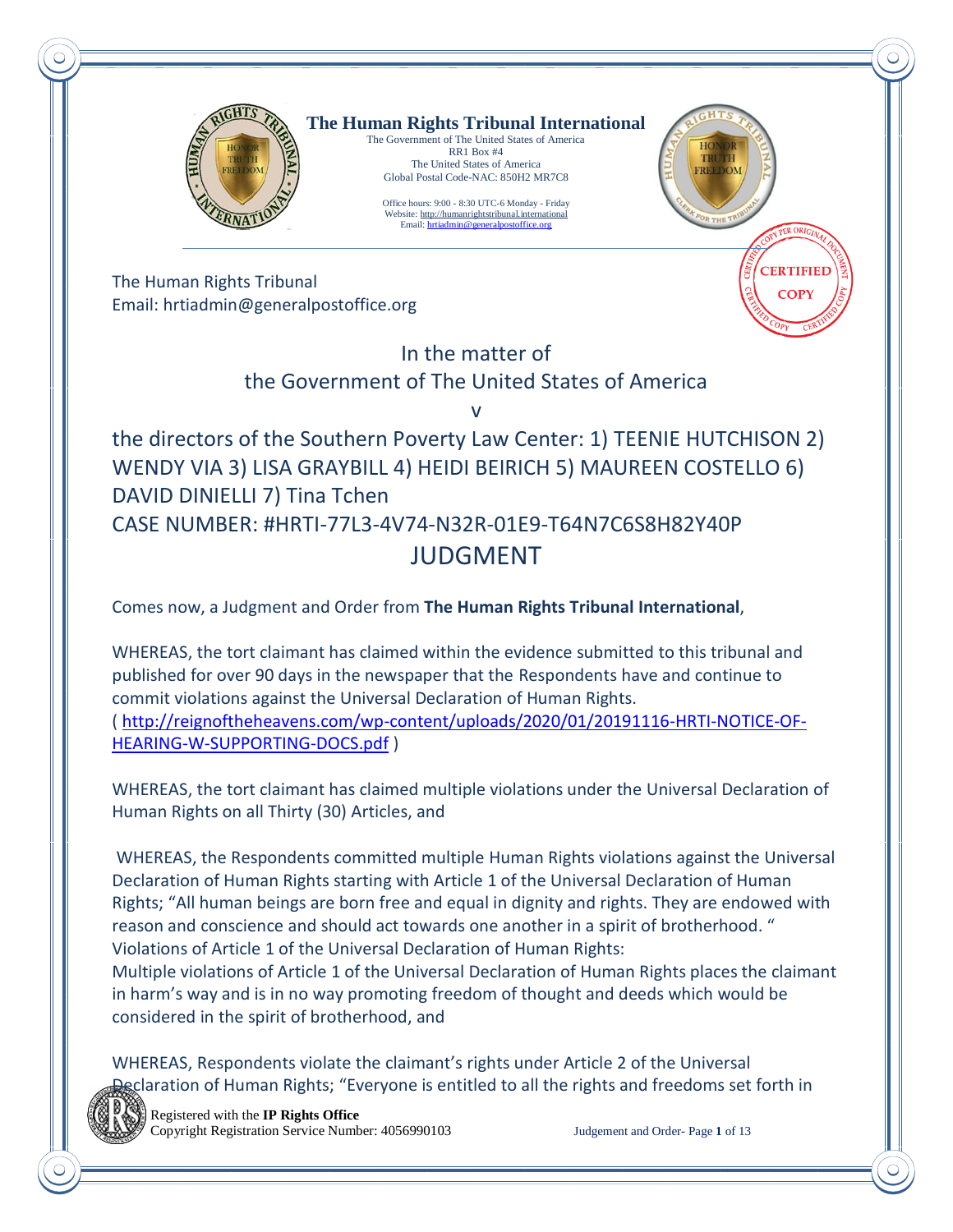this Declaration, without distinction of any kind, such as race, color, sex, language, religion, political or other opinion, national or social origin, property, birth or other status. Furthermore, no distinction shall be made on the basis of the political, jurisdictional or international status of the country or territory to which a person belongs, whether it be independent, trust, non-selfgoverning or under any other limitation of sovereignty."

Violations of Article 2 of the Universal Declaration of Human Rights:

Respondents violated Article 2 of the Universal Declaration of Human Rights placing the claimant in the condition marked for genocide. Respondents did knowingly, willfully and intentionally fund and implement an ongoing campaign to train federal, state, and local law enforcement agencies to profile and treat with fear and extreme prejudice any thoughts, ideas, or speech that the Claimants may use by exercising their right to self-determination through act and deed to legally separate themselves from the jurisdiction, and survey of the United States (U.S.). Respondents are creating a scenario where law enforcement personnel profile claimants as a direct threat and danger to themselves and even their families and possibly their entire way of life. respondents have placed "Reign of Heaven Society" (

<https://www.splcenter.org/fighting-hate/extremist-files/ideology/antigovernment> ) as an antigovernment hate group. When typed into the search engine "Reign of Heaven Society" there

is no such group. There is only one blog post full of false statements written by a convicted Human Rights violator. There is no group called "Reign of Heaven Society" and yet it is listed on the respondent's web site as an anti-government hate group to be feared and treated with extreme prejudice up to and including genocide. The following links are evidence that the respondents have no regard for the truth and only seeks to harm the claimant. ( <http://annavonreitz.com/reignofheavensociety.pdf> )

(<http://www.paulstramer.net/2016/12/what-i-know-about-reign-of-heaven.html> )

( <https://nesaranews.blogspot.com/2016/12/the-reign-of-heaven-society.html> )

( [https://mainerepublicemailalert.com/2016/12/07/what-i-know-about-the-reign-of-heaven](https://mainerepublicemailalert.com/2016/12/07/what-i-know-about-the-reign-of-heaven-society-and-the-united-states-of-america/)[society-and-the-united-states-of-america/](https://mainerepublicemailalert.com/2016/12/07/what-i-know-about-the-reign-of-heaven-society-and-the-united-states-of-america/) ).

There is however a private membership association with published articles of association called, The "Fraternal Order of reign of the heavens society"

This is not an anti-government, anti-law enforcement PMA.

( [http://nationalgreatregistry.generalpostoffice.international/images/4/49/20161002-RHS-](http://nationalgreatregistry.generalpostoffice.international/images/4/49/20161002-RHS-FOROHS-ART-ORG-.pdf)[FOROHS-ART-ORG-.pdf](http://nationalgreatregistry.generalpostoffice.international/images/4/49/20161002-RHS-FOROHS-ART-ORG-.pdf) )

[\(http://americanherald.org/?p=921](http://americanherald.org/?p=921) )

Any and all attempts at defamation in the on-line blog posts are not withstanding and only seek to confuse and convert law enforcement agents into mercenary assassins. By listing a fake group on their anti-government hate group web page the Respondents are thereby inciting religious and political persecution, and in fact have perpetrated religious and political profiling with targeting for assassination of an entire Government. The respondents have been so successful at convincing law enforcement personnel that there is no other jurisdiction or Survey, and that the only statuses are Authority and Subject, master and slave. Any mention that the Claimant is not subject to federal, state, or local codes triggers law enforcement into



Registered with the **IP Rights Office**

Copyright Registration Service Number: 4056990103 Judgement and Order- Page **2** of 13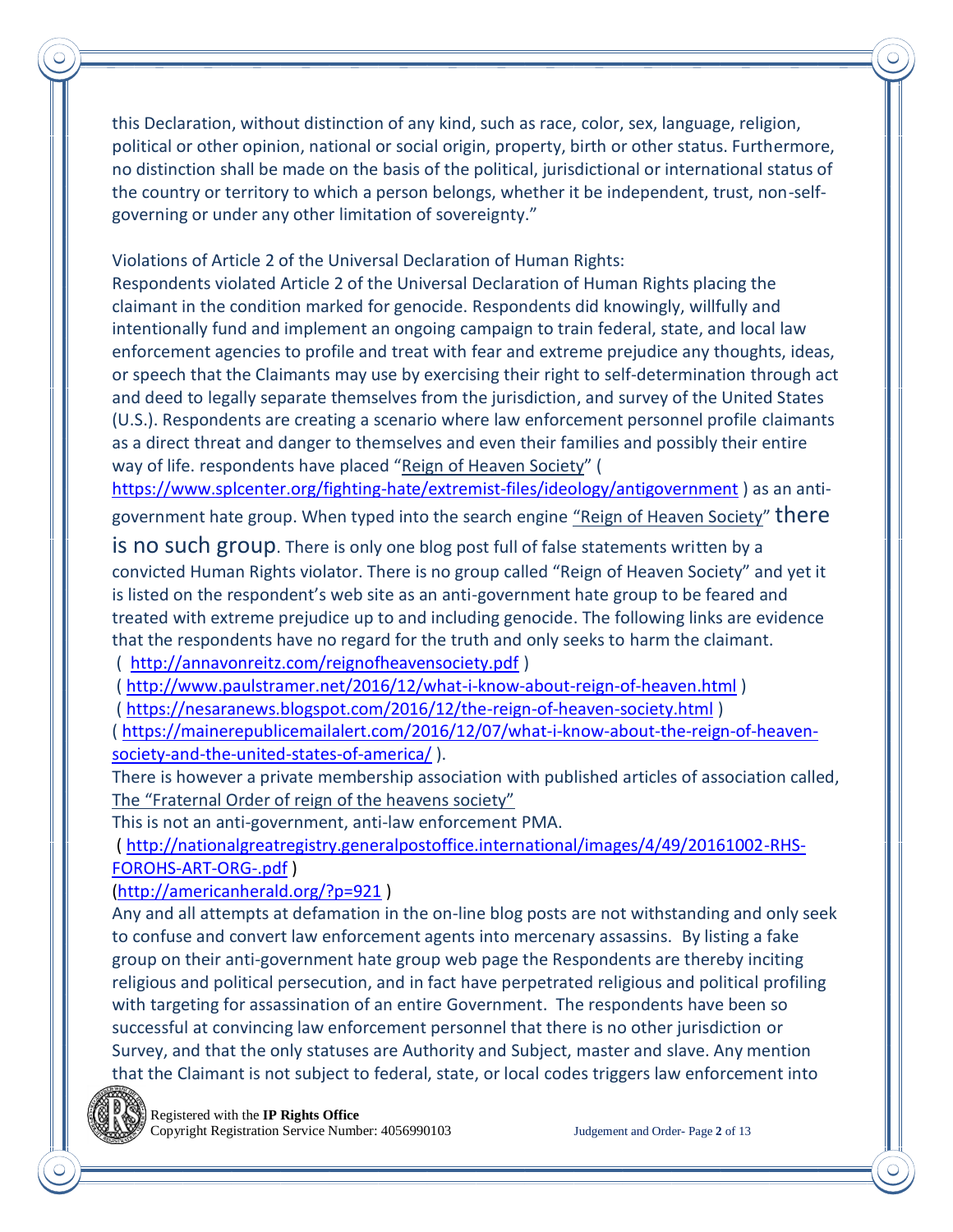extreme fear taught to them by the doctrine of the Respondents. So well perpetrated is this religious and political persecution that it has placed the claimant in danger every day since, and

WHEREAS, Respondents Violated the claimant rights under Article 3 of the Universal Declaration of Human Rights;

"Everyone has the right to life, liberty and security of person."

Violations of Article 3 of the Universal Declaration of Human Rights:

Respondents conspired to violate Article 3 of the Universal Declaration of Human Rights placing the clamant in danger because respondents have deceived law enforcement into becoming a militarized force of assassins which is a direct affront to the right to life and liberty. Incitement to violence by this militarized force of assassins employed to terrorize and detain all persons with any thought, idea, or speech that is not approved by the Respondents, which is a direct violation of this Article. The Respondents are using lies and misleading statements of third party convicted Human Rights violators to convince all levels of law enforcement that the Countries of The United States of America, and the Reign of the Heavens, the governments and societies thereof are subject to the United States (U.S.) which they are not. False and misleading statements violate the security of person even though the unrebutted claims stand as evidence to their rightful place among the family of Nations, and

WHEREAS, Respondents Violated the claimant rights under Article 4 of the Universal Declaration of Human Rights; "No one shall be held in slavery or servitude; Slavery and the slave trade shall be prohibited in all their forms. "

Violations of Article 4 of the Universal Declaration of Human Rights: The claimant has been under constant attack and defending against enslavement and uncovering multiple attacks upon the claimant emanating from the respondents network of religious not for profit corporations, companies, affiliate organizations, mercenary forces of indoctrinated law enforcement personnel. This stands as violations of Article 4 by convincing third parties into active programs of genocide toward an entire population, dictating a foreign political, legal, and religious doctrine (world communist ideology) onto the claimant, attempting to steal the power of attorney of the claimant by halting freedom of speech, the attempted enslavement of the claimant through denial of self-determination to claim a nationality. Which seems to be the focal point of this case, Freedom to choose. There is no freedom if there is no choice. The claimant provides evidence of a claim with chain of title to be a Government on its own survey thereby creating an alternative to the United States. The respondents try to eliminate freedom of choice to enslave the claimant which illustrates the disregard the respondent has for all 30 articles of the Universal Declaration of Human Rights(as well as the Law of Nations), and

WHEREAS, Respondents Violated the claimant rights under Article 5 of the Universal Declaration of Human Rights;

"No one shall be subjected to torture or to cruel, inhuman or degrading treatment or punishment."

Violations of Article 5 of the Universal Declaration of Human Rights:



 Registered with the **IP Rights Office** Copyright Registration Service Number: 4056990103 Judgement and Order- Page **3** of 13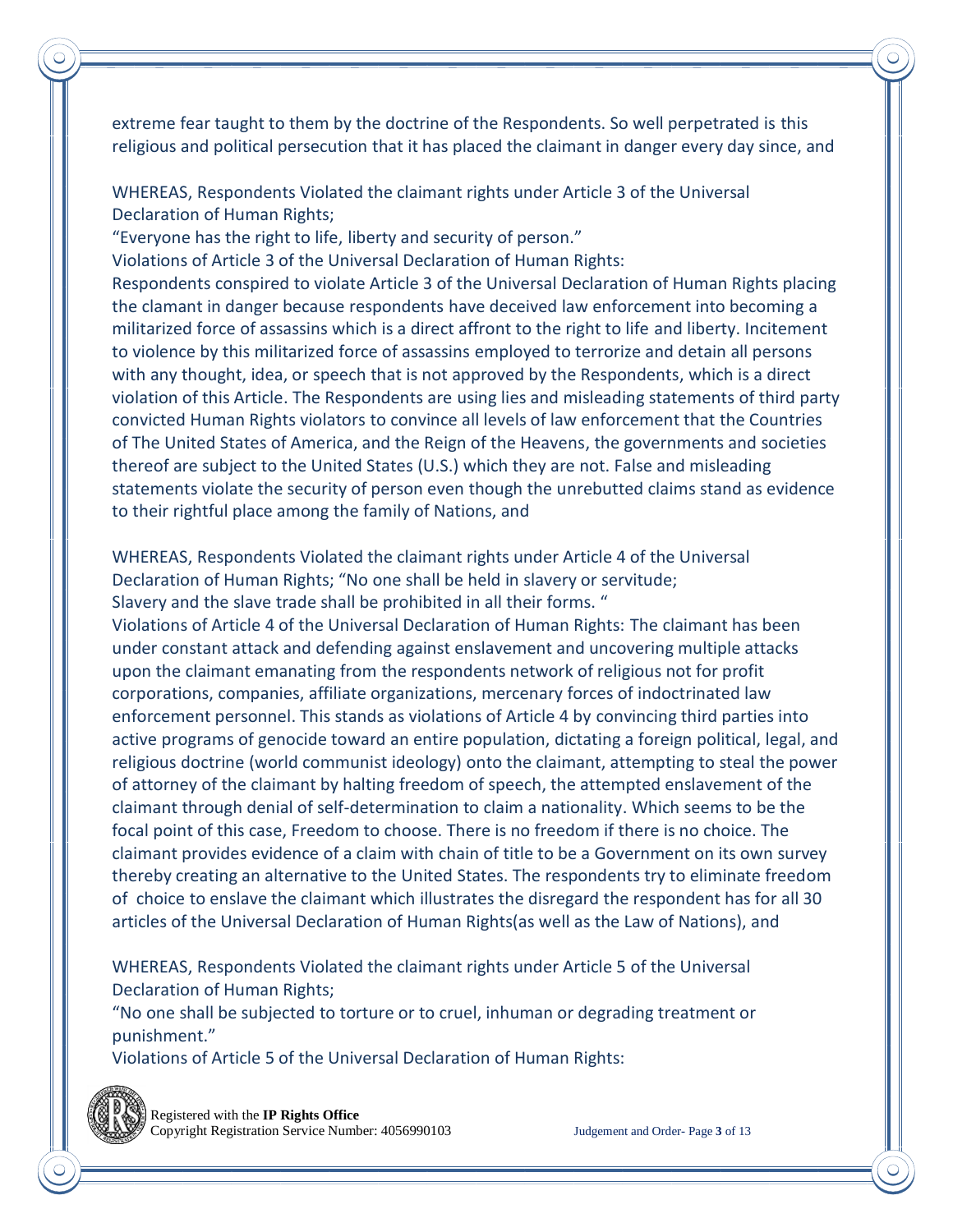The claimant has been denied the use of authorized government issued Identification has been under constant attack by law enforcement leading to multiple accounts of torture and to cruel, inhuman and degrading treatment through punishment for claiming to be separate but equal to the United States with full rights under a social compact agreement to be within the meets and bounds of The United States of America. All the false statements and continual attempts at enslavement and defamation upon the reputation, health and safety of the claimant emanating from respondents has no standing, and

WHEREAS, Respondents Violated the claimant rights under Article 6 of the Universal Declaration of Human Rights;

"Everyone has the right to recognition everywhere as a person before the law." Violations of Article 6 of the Universal Declaration of Human Rights:

The claimant's claims stand unrebutted to have an established National Government and that the Country, Government, Nationals, and declared Residents have been under attack by third party proxies for the respondents. These proxies are under the influence and being directly instructed to disregard any and all evidence as to the legitimate international character of the Claimant. Even though the claimant needs no recognition from the respondent to realize its standing among the family of Nations, the interference by the respondent has impeded recognition of the international character of the Claimant, which is a violation, and

WHEREAS, Respondents Violated the claimant rights under Article 7 of the Universal Declaration of Human Rights;

"All are equal before the law and are entitled without any discrimination to equal protection of the law. All are entitled to equal protection against any discrimination in violation of this Declaration and against any incitement to such discrimination."

Violation of Article 7 of the Universal Declaration of Human Rights:

The Claimant has been under attack by third party proxies for the respondents. These proxies are under the influence and being directly instructed to discriminate against the legitimate international character of the Claimant. The respondent has redefined and weaponized the term "Tolerance" which the respondent uses to label any group who do not agree with the respondent's world communist ideology to be profiled and persecuted as "Hate groups". Whereas the Claimant will not be labeled as a "Hate Group" because the claimant does not accept the respondent's "Tolerance" Ideology. The evidence shows that the respondents are using donated funds to enforce the doctrine of a foreign religion by training school age children to hate any and all who do not subscribe to "Tolerance" as the respondent defines the term. This tactic stands as international subterfuge of the children and leaves the future generation helpless against moral degradation with a direct assault against the family, and

WHEREAS, Respondents Violated the claimant rights under Article 9 of the Universal Declaration of Human Rights; "No one shall be subjected to arbitrary arrest, detention or exile." Violation of Article 9 of the Universal Declaration of Human Rights:

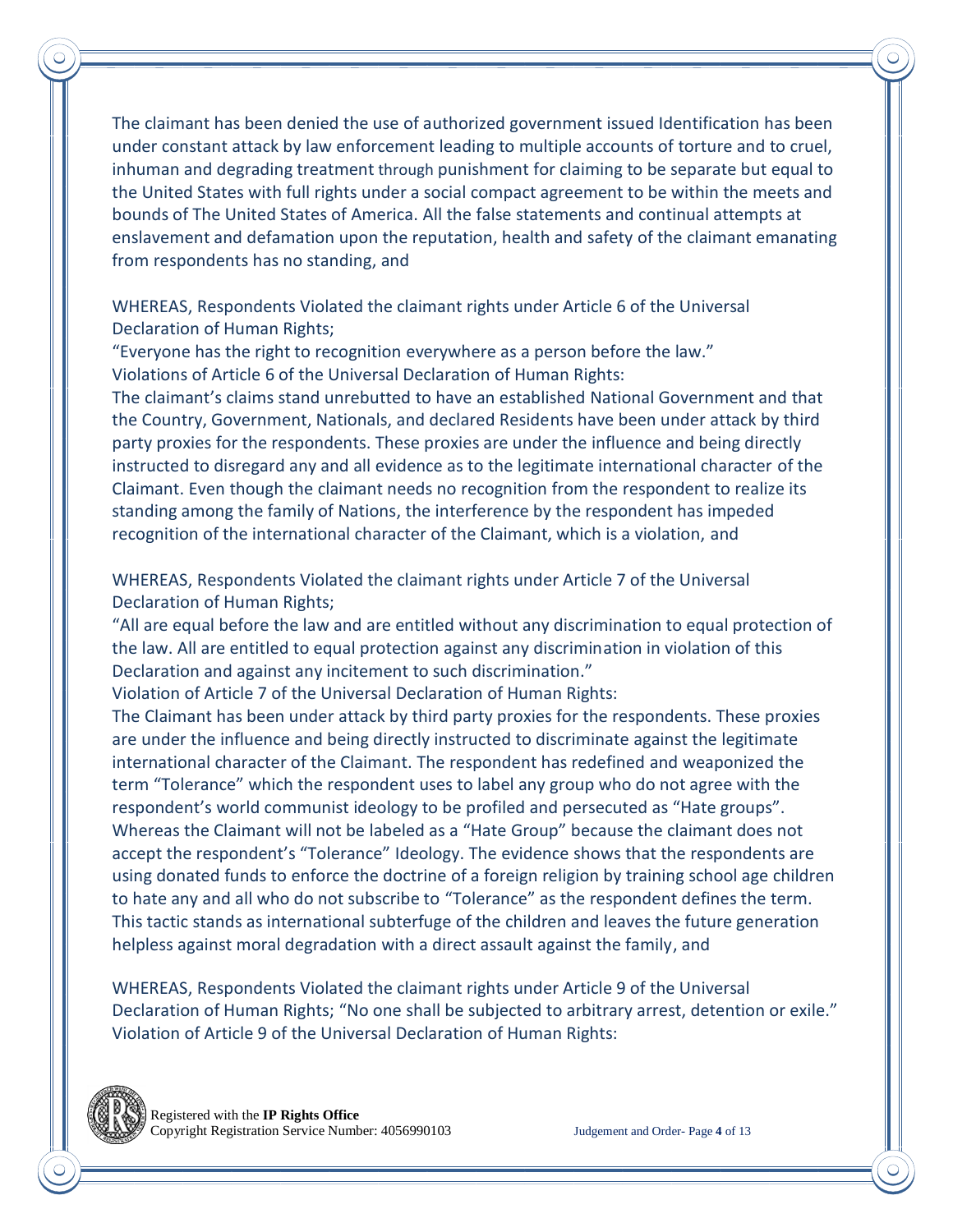Respondents repeatedly train school administrators, teachers, students along with all levels of law enforcement to exile claimant through trafficking of persons from its claimed jurisdiction, and

WHEREAS, Respondents Violated the claimant's rights under Article 12 of the Universal Declaration of Human Rights;

"No one shall be subjected to arbitrary interference with his privacy, family, home or correspondence, nor to attacks upon his honor and reputation. Everyone has the right to the protection of the law against such interference or attacks. "

Violations of Article 12 of the Universal Declaration of Human Rights:

Respondents placed a fake group on its watch list based upon a discredited on-line blog posts with intent to write lies to convert the international record confusing social and international order which is an act of international terrorism against the claimant. The respondent has redefined and weaponized the term "Tolerance" thereby enforcing a foreign religion and foreign political ideology into the claimant. The respondent uses foreign religious and political terminology to label any group who does not agree with the respondent's communist ideology to be persecuted as "Hate groups". Whereas the Claimant will not be labeled as a "Hate Group" because the claimant does not accept the respondent's "Tolerance" Ideology. This label is used to incite violence, enslavement, and exile through manipulation of opinion of law enforcement to cause confusion toward the claimant which inhibits freedom of choice to a Nationality and continues to attack the process of free choice and self-determination, and

WHEREAS, Respondents Violated the claimant rights under Article 13 of the Universal Declaration of Human Rights;

"(1) Everyone has the right to freedom of movement and residence within the borders of each State. (2) Everyone has the right to leave any country, including his own, and to return to his country."

Violations of Article 13 of the Universal Declaration of Human Rights:

Respondents did repeatedly place on-line blog posts with intent to write lies to incite fear, violence, enslavement, and exile against the claimant through manipulation of law enforcement to regard claimants' credentials and human rights compliant drivers licenses as fake. Thereby restricting the movement of the claimant and denying reentry into claimant's country, and

WHEREAS, Respondents Violated the claimant rights under Article 14 of the Universal Declaration of Human Rights;

 $''(1)$  Everyone has the right to seek and to enjoy in other countries asylum from persecution. (2) This right may not be invoked in the case of prosecutions genuinely arising from non-political crimes or from acts contrary to the purposes and principles of the United Nations. " Violations of Article 14 of the Universal Declaration of Human Rights:

Respondents have continued to deny the right to self-determination through their efforts to persecute the claimant as dangerous criminals even though the claimant's actions are of a political and religious nature, and

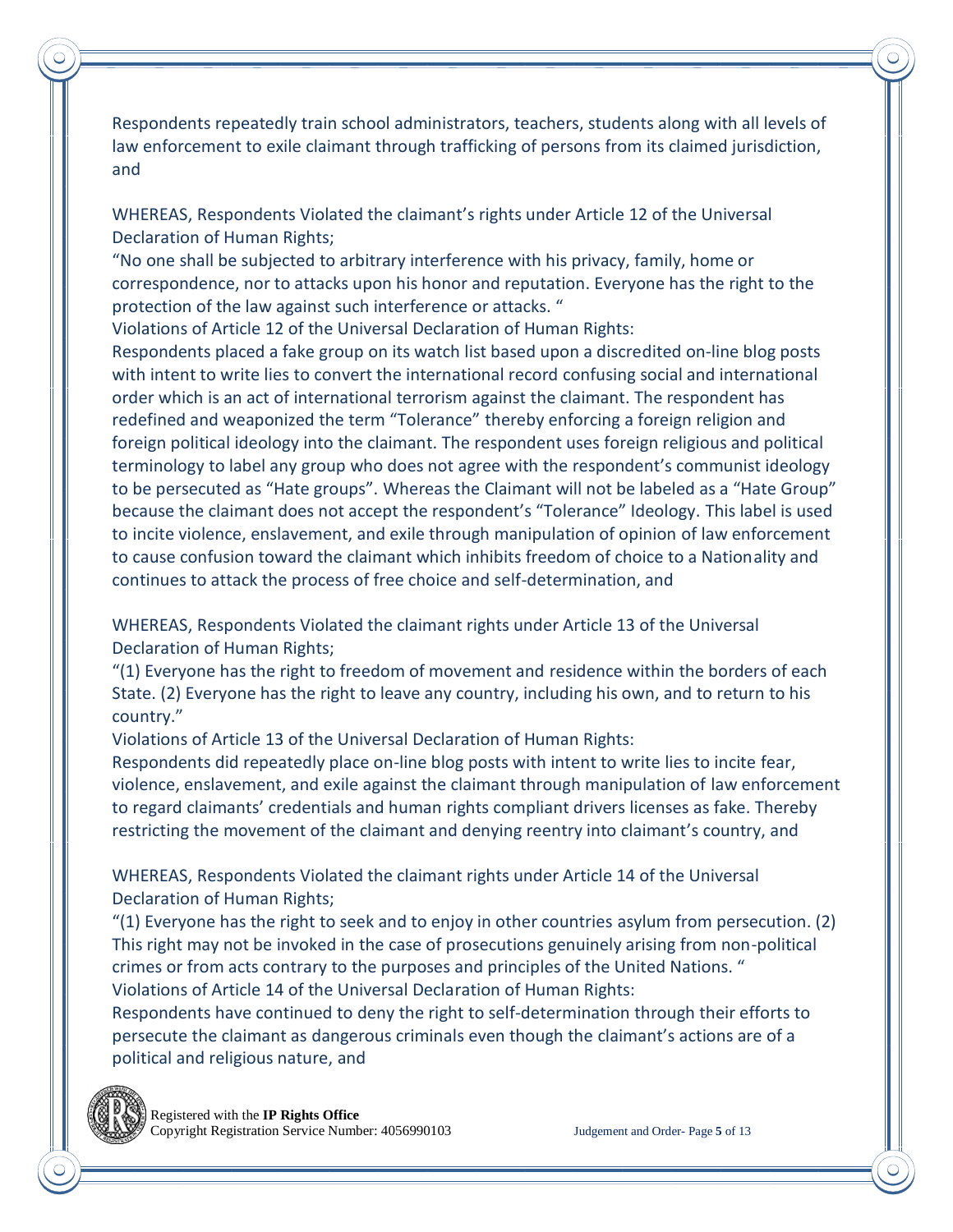WHEREAS, Respondents Violated the claimant rights under Article 15 of the Universal Declaration of Human Rights;

"(1) Everyone has the right to a nationality. (2) No one shall be arbitrarily deprived of his nationality nor denied the right to change his nationality."

Violations of Article 15 of the Universal Declaration of Human Rights:

Respondents did repeatedly train law enforcement agencies to fear and incite violence, enslavement, and exile through trafficking in persons against the claimant through manipulation of public record against the claimant which inhibits freedom of choice to a Nationality and continues to deny the claimants unrebutted claim to the proper chain of title to a Country named The United States of America. Any confusion or doubt created by the respondents is wholly without merit and cause.

( [http://theunitedstatesofamerica1781.com/wp-content/uploads/2014/08/THE-REIGN-OF-](http://theunitedstatesofamerica1781.com/wp-content/uploads/2014/08/THE-REIGN-OF-THE-HEAVENS-SOCIETY-AMICUS-CURIAE.pdf)[THE-HEAVENS-SOCIETY-AMICUS-CURIAE.pdf](http://theunitedstatesofamerica1781.com/wp-content/uploads/2014/08/THE-REIGN-OF-THE-HEAVENS-SOCIETY-AMICUS-CURIAE.pdf) ) ,and

WHEREAS, Respondents Violated the claimant rights under Article 18 of the Universal Declaration of Human Rights;

"Everyone has the right to freedom of thought, conscience and religion; this right includes freedom to change his religion or belief, and freedom, either alone or in community with others and in public or private, to manifest his religion or belief in teaching, practice, worship and observance."

Violations of Article 18 of the Universal Declaration of Human Rights: Article 18 was violated as respondents have placed "Reign of Heaven Society" ( [https://www.splcenter.org/fighting](https://www.splcenter.org/fighting-hate/extremist-files/ideology/antigovernment)[hate/extremist-files/ideology/antigovernment](https://www.splcenter.org/fighting-hate/extremist-files/ideology/antigovernment) ) as an anti-government hate group. When typed into the search engine "Reign of Heaven Society" there is no such group. There is only one blog post full of false statements written by a convicted Human Rights violator. There is no group called "Reign of Heaven Society" and yet it is listed on the respondent's web site as an antigovernment hate group to be feared and treated with extreme prejudice.

There is however a private membership association with published articles of association called, "Fraternal Order of reign of the heavens society" This is not an anti-government anti-law enforcement PMA. Any and all attempts at defamation in the on-line blog posts are not withstanding and only seek to confuse and convert law enforcement agents into mercenary assassins. The Respondents are using lies and misleading statements to convince all levels of law enforcement that The United States of America, and the Reign of the Heavens, are subject to the United States (U.S.) which they are not, they exist on different surveys and different spheres., and

WHEREAS, Respondents Violated the claimant rights under Article 19 of the Universal Declaration of Human Rights;

"Everyone has the right to freedom of opinion and expression; this right includes freedom to hold opinions without interference and to seek, receive and impart information and ideas through any media and regardless of frontiers. "

Violations of Article 19 of the Universal Declaration of Human Rights:

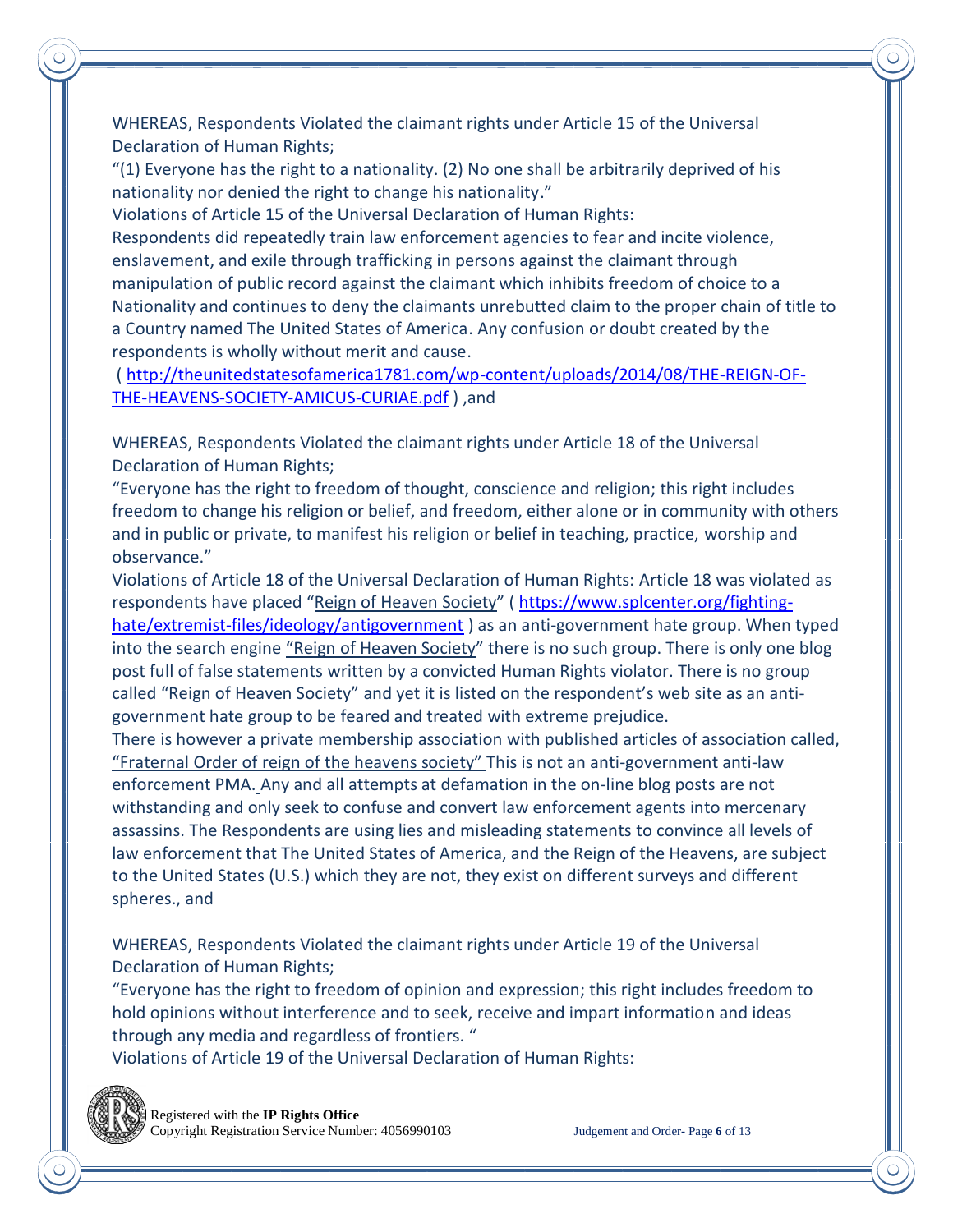Respondents placed a fake group on its watch list based upon a discredited on-line blog posts written by a convicted Human Rights violator, with intent to write lies to incite violence, enslavement, and exile against the claimant through manipulation of opinion of law enforcement to cause confusion toward the claimant which inhibits freedom of choice to a Nationality and continues to attack the process of free choice and self-determination, and

WHEREAS, Respondents Violated the claimant rights under Article 20 of the Universal Declaration of Human Rights;

"(1) Everyone has the right to freedom of peaceful assembly and association. (2) No one may be compelled to belong to an association."

Violations of Article 20 of the Universal Declaration of Human Rights:

Respondents placed a fake group on its watch list based upon a discredited on-line blog posts with intent to write lies to convert the international record confusing social and international order which is an act of international terrorism against the claimant. The respondent has redefined and weaponized the term "Tolerance" thereby enforcing a foreign religion and foreign political ideology into the claimant. The respondent uses foreign religious and political terminology to label any group who does not agree with the respondent's communist ideology to be persecuted as "Hate groups". Whereas the Claimant will not be labeled as a "Hate Group" because the claimant does not accept the respondent's "Tolerance" Ideology. This label is used to incite violence, enslavement, and exile through manipulation of opinion of law enforcement to cause forced association toward the claimant which inhibits freedom of choice to a Nationality and continues to attack the process of free choice and self-determination, and

WHEREAS, Respondents Violated the claimant rights under Article 21 of the Universal Declaration of Human Rights;

"(1) Everyone has the right to take part in the government of his country, directly or through freely chosen representatives. (2) Everyone has the right to equal access to public service in his country. (3) The will of the people shall be the basis of the authority of government; this will and shall be expressed in periodic and genuine elections which shall be by universal and equal suffrage and shall be held by secret vote or by equivalent free voting procedures."

Violations of Article 21 of the Universal Declaration of Human Rights:

Respondents placed a fake group on its watch list based upon a discredited on-line blog posts with intent to write lies to convert the international record confusing social and international order which is an act of international terrorism against the claimant. In order to incite violence, enslavement, and exile through manipulation of opinion of law enforcement to cause confusion toward the claimant which inhibits freedom of choice to a Nationality and continues to attack the process of free choice and self-determination, and

WHEREAS, Respondents Violated the claimant rights under Article 22 of the Universal Declaration of Human Rights;

WHEREAS, Respondents Violated the claimant rights under Article 22 of the Universal Declaration of Human Rights;

 Registered with the **IP Rights Office** Copyright Registration Service Number: 4056990103 Judgement and Order- Page **7** of 13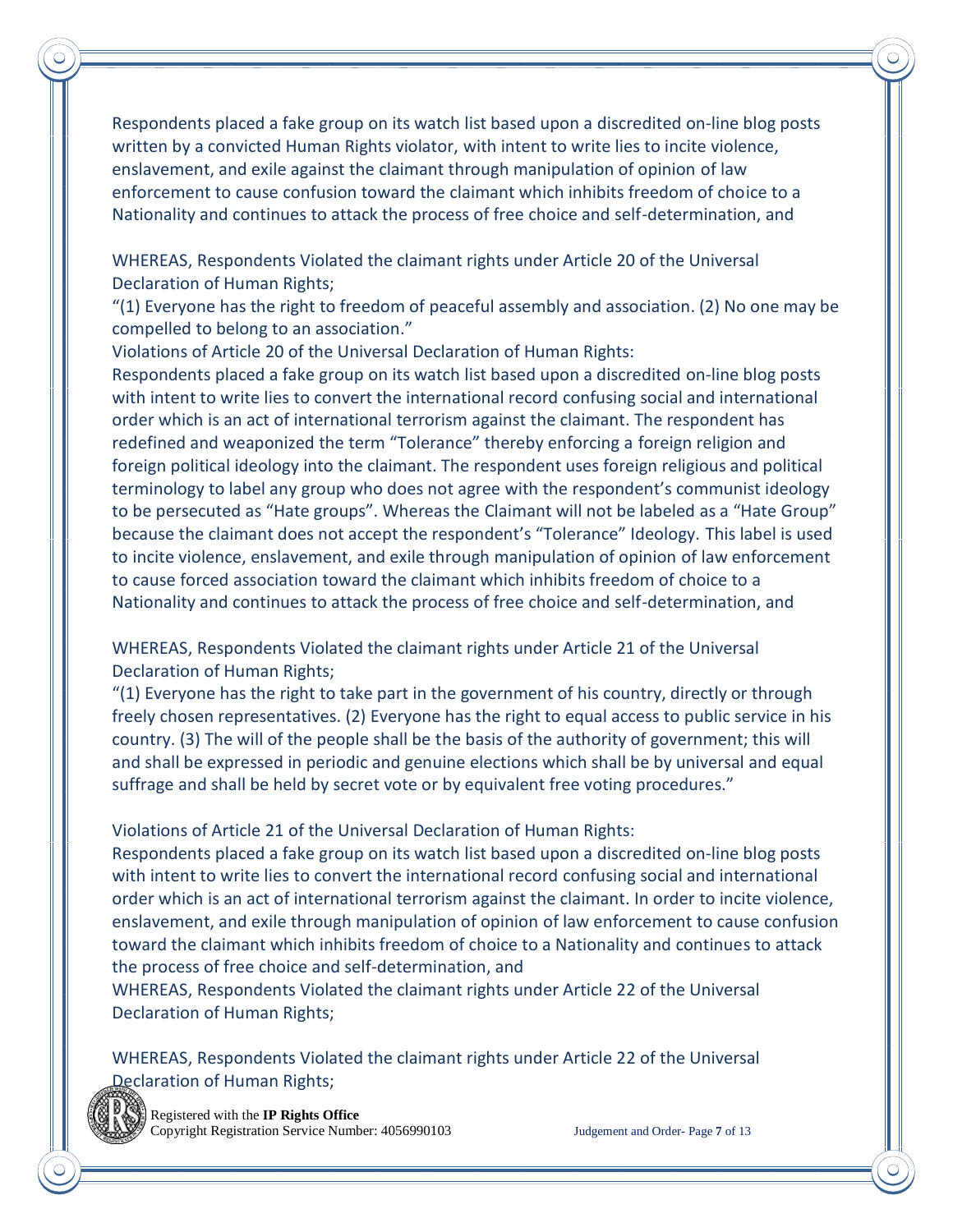Article 22 Everyone, as a member of society, has the right to social security and is entitled to realization, through national effort and international co-operation and in accordance with the organization and resources of each State, of the economic, social and cultural rights indispensable for his dignity and the free development of his personality. Violations of Article 22 of the Universal Declaration of Human Rights: Respondents placed a fake group on its watch list based upon a discredited on-line blog posts with intent to write lies to convert the international record confusing social and international order which is an act of international terrorism against the claimant. In order to incite violence, enslavement, and exile through manipulation of opinion of law enforcement to cause confusion toward the claimant which inhibits freedom of choice to a Nationality and continues to attack the process of free

WHEREAS, Respondents Violated the claimant rights under Article 23 of the Universal Declaration of Human Rights;

Article 23 1. Everyone has the right to work, to free choice of employment, to just and favorable conditions of work and to protection against unemployment. 2. Everyone, without any discrimination, has the right to equal pay for equal work. 3. Everyone who works has the right to just and favorable remuneration ensuring for himself and his family an existence worthy of human dignity, and supplemented, if necessary, by other means of social protection. 4. Everyone has the right to form and to join trade unions for the protection of his interests. Violations of Article 23 of the Universal Declaration of Human Rights: Respondents placed a fake group on its watch list based upon a discredited on-line blog posts with intent to write lies to incite violence, enslavement, and exile against the claimant through manipulation of opinion of law enforcement to cause confusion toward the claimant which inhibits freedom of choice to a Nationality and continues to attack the process of free choice and self-determination, and

WHEREAS, Respondents Violated the claimant rights under Article 25 of the Universal Declaration of Human Rights;

Article 25 1. Everyone has the right to a standard of living adequate for the health and wellbeing of himself and of his family, including food, clothing, housing and medical care and necessary social services, and the right to security in the event of unemployment, sickness, disability, widowhood, old age or other lack of livelihood in circumstances beyond his control. 2. Motherhood and childhood are entitled to special care and assistance. All children, whether born in or out of wedlock, shall enjoy the same social protection.

Violations of Article 25 of the Universal Declaration of Human Rights: Respondents placed a fake group on its watch list based upon a discredited on-line blog posts with intent to write lies to incite violence, enslavement, and exile against the claimant through manipulation of opinion of law enforcement to cause confusion toward the claimant which inhibits freedom of choice to a Nationality and continues to attack the process of free choice and self-determination, and

WHEREAS, Respondents Violated the claimant rights under Article 26 of the Universal Declaration of Human Rights;



 Registered with the **IP Rights Office** Copyright Registration Service Number: 4056990103 Judgement and Order- Page **8** of 13

choice and self-determination, and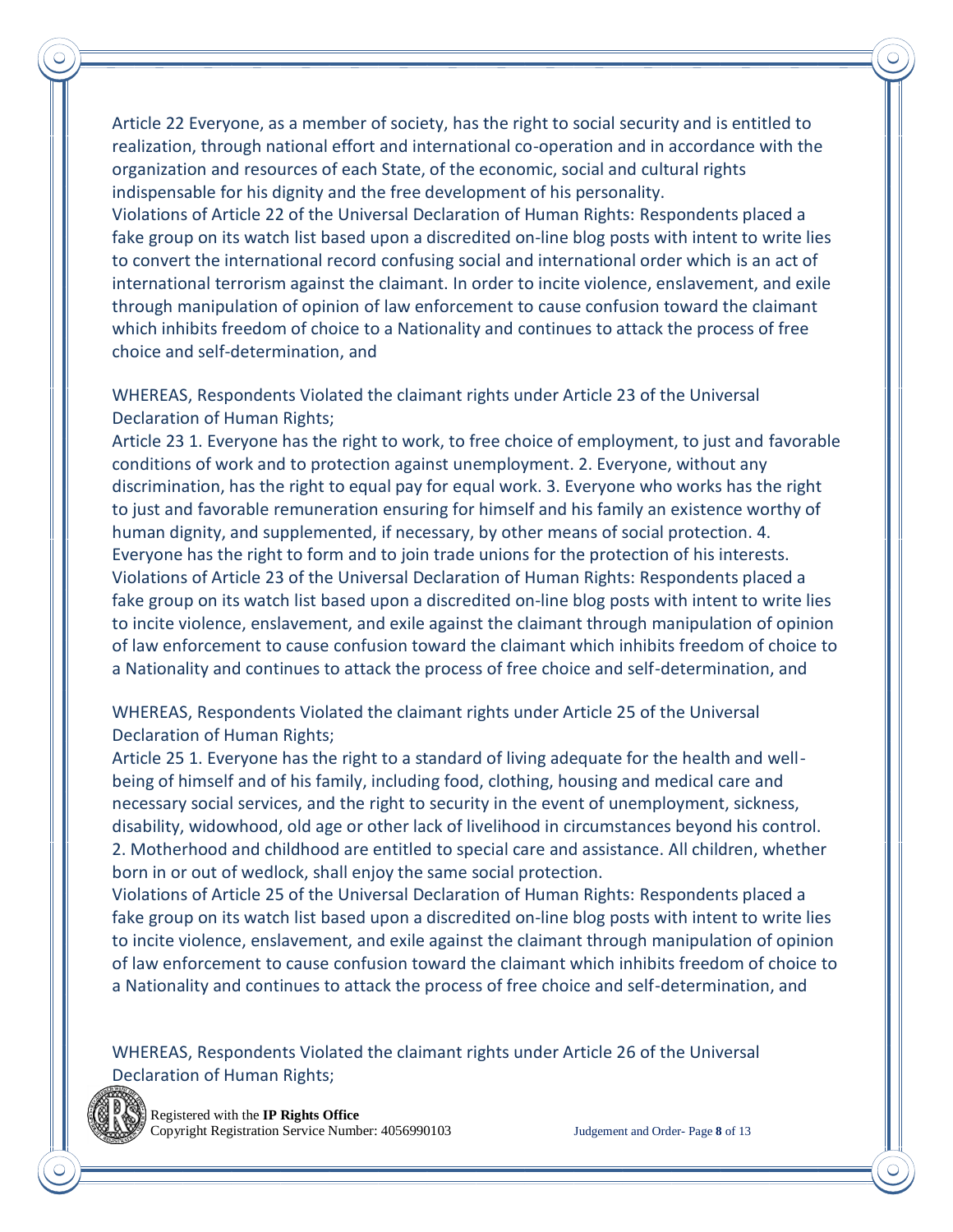Article 26 1. Everyone has the right to education. Education shall be free, at least in the elementary and fundamental stages. Elementary education shall be compulsory. Technical and professional education shall be made generally available and higher education shall be equally accessible to all on the basis of merit. 2. Education shall be directed to the full development of the human personality and to the strengthening of respect for human rights and fundamental freedoms. It shall promote understanding, tolerance and friendship among all nations, racial or religious groups, and shall further the activities of the United Nations for the maintenance of peace. 3. Parents have a prior right to choose the kind of education that shall be given to their children.

Violations of Article 26 of the Universal Declaration of Human Rights: Respondents placed a fake group on its watch list based upon a discredited on-line blog posts with intent to write lies to incite violence, enslavement, and exile against the claimant through manipulation of opinion of law enforcement to cause confusion toward the claimant which inhibits freedom of choice to a Nationality and continues to attack the process of free choice and self-determination, and

WHEREAS, Respondents Violated the claimant rights under Article 27 of the Universal Declaration of Human Rights;

Article 27 1. Everyone has the right freely to participate in the cultural life of the community, to enjoy the arts and to share in scientific advancement and its benefits.

2. Everyone has the right to the protection of the moral and material interests resulting from any scientific, literary or artistic production of which he is the author.

Violations of Article 27 of the Universal Declaration of Human Rights: Respondents placed a fake group on its watch list based upon a discredited on-line blog posts with intent to write lies to incite violence, enslavement, and exile against the claimant through manipulation of opinion of law enforcement to cause confusion toward the claimant which inhibits freedom of choice to a Nationality and continues to attack the process of free choice and self-determination, and

WHEREAS, Respondents Violated the claimant rights under Article 28 of the Universal Declaration of Human Rights;

"Everyone is entitled to a social and international order in which the rights and freedoms set forth in this Declaration can be fully realized. "

Violations of Article 28 of the Universal Declaration of Human Rights:

Respondents have violated this Article due to conversion of the international record confusing social and international order, and is an act of international terrorism against the claimant, and WHEREAS, Respondents, Violated the claimant rights under Article 29 of the Universal Declaration of Human Rights;

"(1) Everyone has duties to the community in which alone the free and full development of his personality is possible. (2) In the exercise of his rights and freedoms, everyone shall be subject only to such limitations as are determined by law solely for the purpose of securing due recognition and respect for the rights and freedoms of others and of meeting the just requirements of morality, public order and the general welfare in a democratic society. (3) These rights and freedoms may in no case be exercised contrary to the purposes and principles of the United Nations. "

 Registered with the **IP Rights Office** Copyright Registration Service Number: 4056990103 Judgement and Order- Page **9** of 13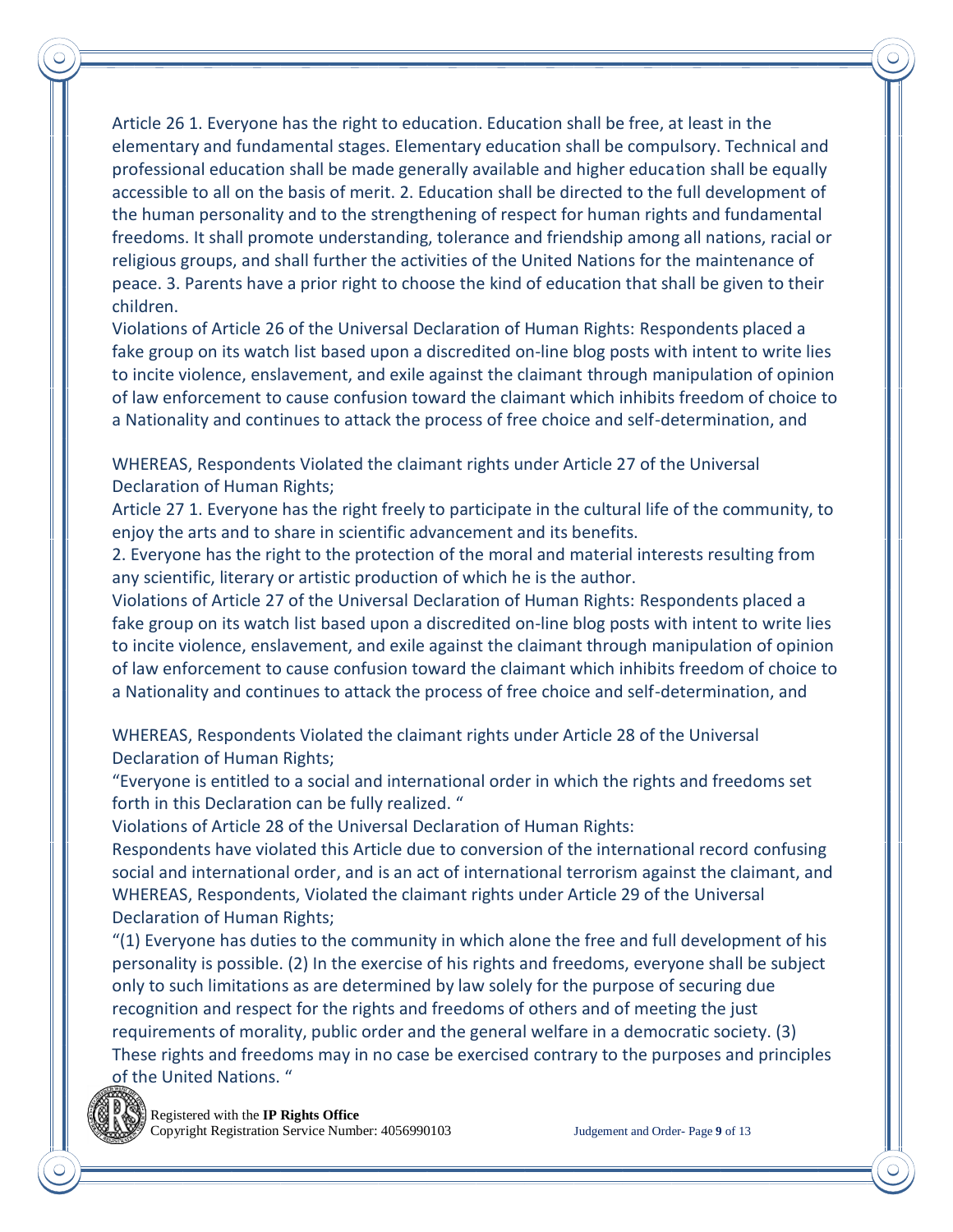Violations of Article 29 of the Universal Declaration of Human Rights:

Respondents placed a fake group on its watch list based upon a discredited on-line blog posts with intent to write lies to incite violence, enslavement, and exile against the claimant through manipulation of opinion of law enforcement to cause confusion toward the claimant which inhibits freedom of choice to a Nationality and continues to attack the process of free choice and self-determination, and

WHEREAS, Respondents, Violated the claimant rights under Article 30 of the Universal Declaration of Human Rights;

Article 30 Nothing in this Declaration may be interpreted as implying for any State, group or person any right to engage in any activity or to perform any act aimed at the destruction of any of the rights and freedoms set forth herein.

Violations of Article 30 of the Universal Declaration of Human Rights:

Incitement to violence, enslavement, and exile against the claimant through manipulation of opinion of law enforcement to cause confusion toward the claimant aims to destroy all the rights and freedoms of the UDHR.



Kevin Lloyd Lakes Christopher T. Milowski Trent Windsley Sailor

### JUDGMENT

NOW THEREFORE:

BE IT JUDGED, that the claims brought to the Human Rights Tribunal International gives witness to the existence of Human Rights Violations against every one of the Universal Declaration of Human Rights have occurred, and that the evidence proves that respondents did place a fake group on its watch list based upon a discredited on-line blog posts written by a convicted human rights violator with intent to incite violence, enslavement, and exile against the claimant through manipulation of opinion of United States(U.S.) law enforcement to cause confusion and hatred toward the claimant. The respondent have also redefined and weaponized the term "Tolerance" which the respondent uses to label any group or person who do not agree with the respondent's world communist ideology to be profiled and persecuted as "Hate groups". Whereas the Claimant will not be labeled as a "Hate Group" because the claimant does not



 Registered with the **IP Rights Office** Copyright Registration Service Number: 4056990103 Judgement and Order- Page **10** of 13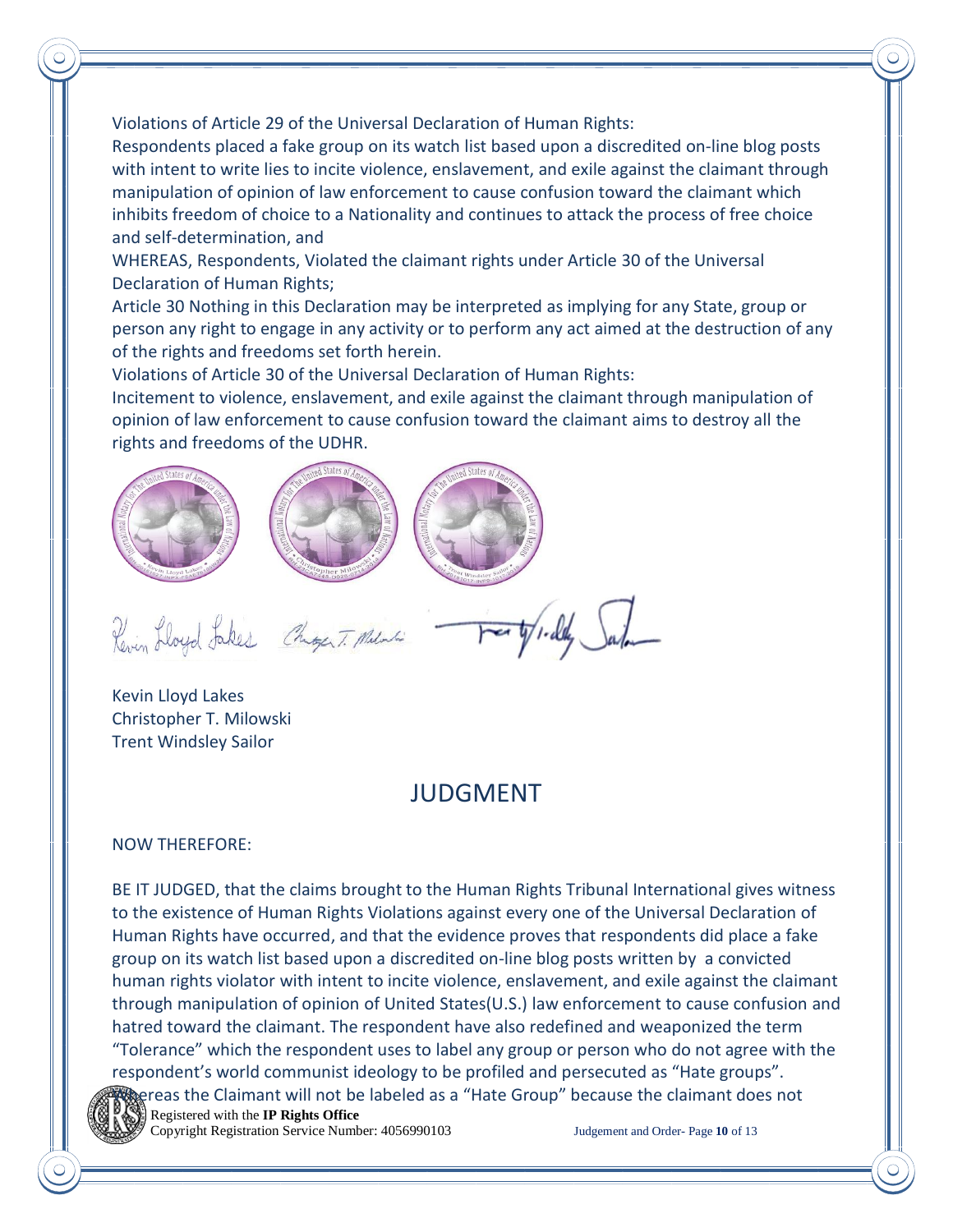accept the respondent's "Tolerance" Ideology. The evidence shows that the respondents are using internationally donated funds to enforce the doctrine of a foreign religion by training school age children to hate any and all who do not subscribe to "Tolerance" as the respondent defines the term. This tactic stands as international subterfuge of the children and leaves the future generation helpless against moral degradation with a direct assault against the family. These repeated attempts to steal power of attorney, manipulation of Law Enforcement opinion to cause confusion, have no standing and make clear the intention of the Respondents to inhibit freedom of speech, and choice to a Nationality and continues to attack along with acts of subversion undermining the process of free will and choice toward self-determination which are shocking to the conscience and a violation of all thirty articles of the Universal declaration of Human Rights.

Affirmed and Acknowledged by the Human Rights Tribunal on this 301st Day in the year of Yahweh 6021 Translation (14<sup>th</sup> Day of January 2020)



Kevin Lloyd Lakes Christopher T. Milowski Trent Windsley Sailor

#### VERIFICATION

I, Valerie Zicaro, (hereinafter "Clerk") hereby verify that the signatures of these three International Notaries on this Judgment and order, to the best of the Clerks knowledge and belief are authentic.

Valerie Zicaro, Clerk for the Court





 Registered with the **IP Rights Office** Copyright Registration Service Number: 4056990103 Judgement and Order- Page **11** of 13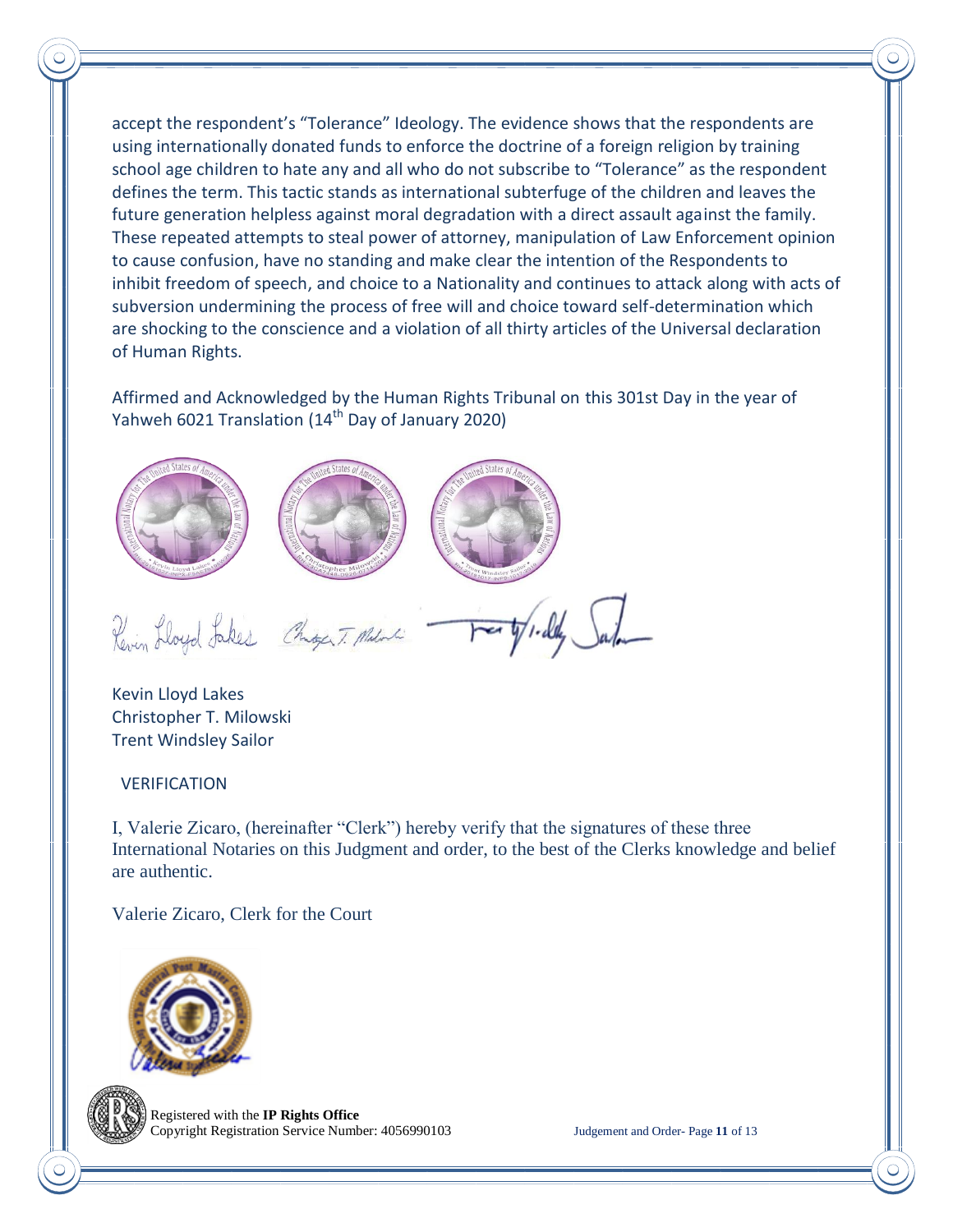### In the matter of

#### the Government of The United States of America

v

the directors of the Southern Poverty Law Center: 1) TEENIE HUTCHISON 2) WENDY VIA 3) LISA GRAYBILL 4) HEIDI BEIRICH 5) MAUREEN COSTELLO 6) DAVID DINIELLI 7) Tina Tchen CASE NUMBER: #HRTI-77L3-4V74-N32R-01E9-T64N7C6S8H82Y40P

# **ORDERS**

BE IT ORDERED, that the Respondents are Human Rights violators and are under arrest for the 30 Human Rights Violations against the Universal Declaration of Human Rights due to the fact that the violation of Article 4 (slavery in all its forms) is a violation of all 30 articles. Slavery and enforcing a foreign religion upon a population is a violation of international law, thereby giving Interpol jurisdiction on the local, state and federal level in this particular case if it so chooses to intervene, and

FURTHER BE IT ORDERED, that the SPLC web site<https://www.splcenter.org/> take down all references to "Reign of Heaven Society" intended or implied to implicate the claimant as antigovernment or any other designation as a hate group.

FURTHER BE IT ORDERED, that all freedoms, liberties, rights, privileges, immunities, reputation in good standing, Nationality, and peace is hereby upheld to the claimant, and

FURTHER BE IT ORDERED, that any further evidence of violations of the UDHR or any other deprivation of character will be sent to the Law Department for the Government of The United States of America for further review for possible further Human Right Violations under international law, and

FURTHER BE IT ORDERED, that no retaliation or harassment against the Government of The United States of America, its office holders, any other American National, or Fraternal Order of reign of the heavens society member shall be tolerated, any and all retaliation by any and all shall be resisted with automatic arrest of the Human Rights Violator and tried in this Human Rights Tribunal immediately upon a proper affidavit and evidence to support the violation, and

FURTHER BE IT ORDERED, that any articles on the internet that attempt to distort the history of The United States of America, the Government of The United States of America, and the American Nationals thereof, is an attempt to interfere with the Social Compact Agreement of its people and is an act of international terrorism against The United States of America and in violation of the UDHR, and

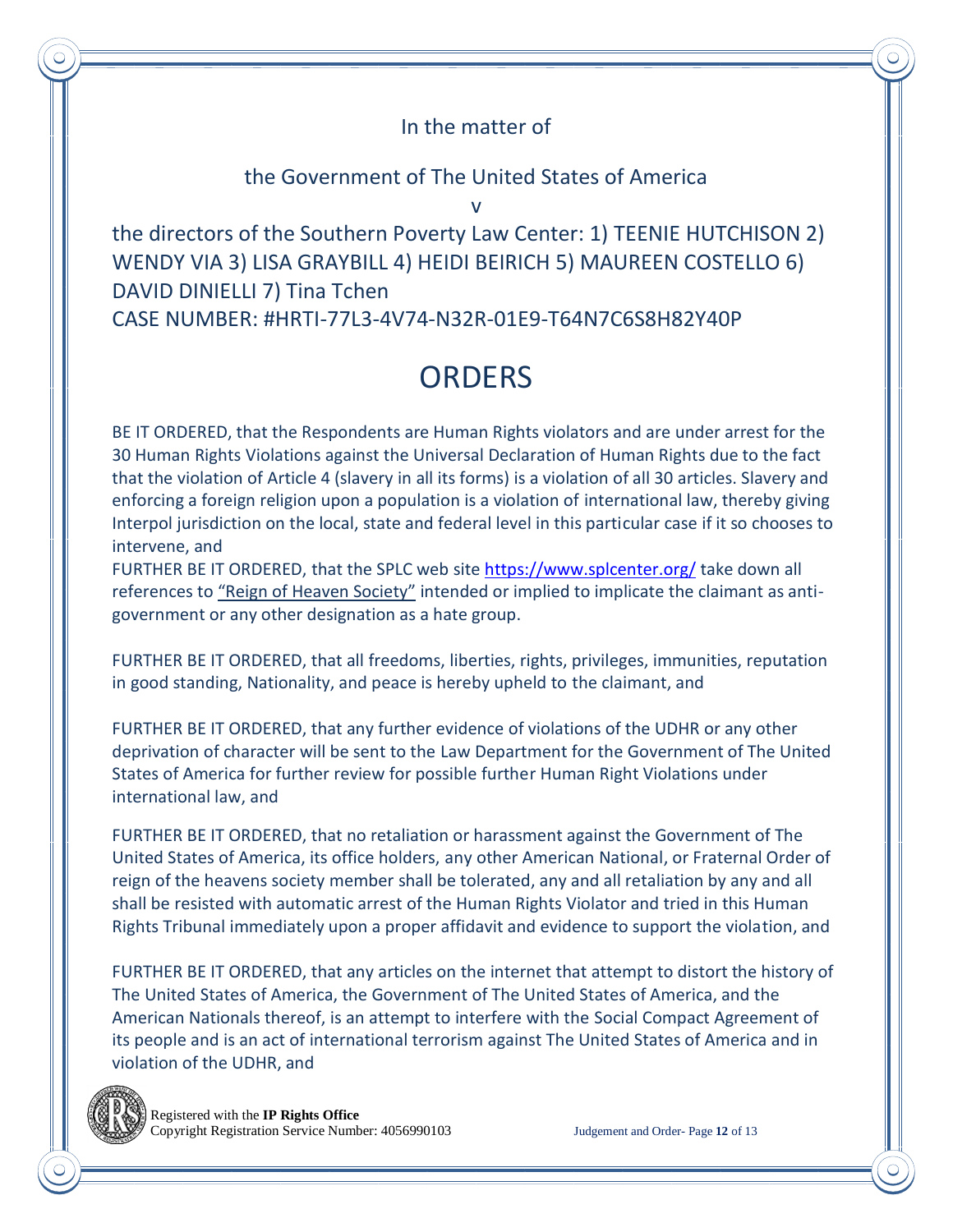FURTHER BE IT ORDERED, that the Law Department for the Government of The United States of America reserves the right to utilize this Judgment and Order and any and all evidence herewith in any future charges or court actions in this or other court of Law.

FURTHER BE IT ORDERED, that this Judgment and Order be sent to The office of the Treasury for The United States of America, Global Postal Code: NAC: 850H2 MR7C8-0007, The United States of America For the purpose of attaching a fine for the monetary damages associated with Violations of all 30 Articles of the Universal Declaration of Human Rights.

## GENERAL ORDER

FURTHER BE IT ORDERED UNDER GENERAL ORDER: that any and all Foreign Monarchs, Governments, incorporated and/or unincorporated Associations, Agencies or agents thereof are hereby ordered to cease and desist any and all interference or disruptive actions towards The United States of America, the Government of The United States of America, American Nationals, the Social Compact Agreement of its Nationals, the power of attorney, its Law form, and freedoms thereto, and

Affirmed and Acknowledged by the Human Rights Tribunal on this 301st Day in the year of Yahweh 6021 Translation ( $14<sup>th</sup>$  Day of January 2020)







Revin Lloyd Jakes Chiger T. Milni

Kevin Lloyd Lakes Christopher T. Milowski Trent Windsley Sailor I, Valerie Zicaro, (hereinafter "Clerk") hereby verify that the signatures of these three International Notaries on this Judgment and order, to the best of the Clerks knowledge and belief are authentic.

Valerie Zicaro, Clerk for the Court



 Registered with the **IP Rights Office** Copyright Registration Service Number: 4056990103 Judgement and Order- Page **13** of 13